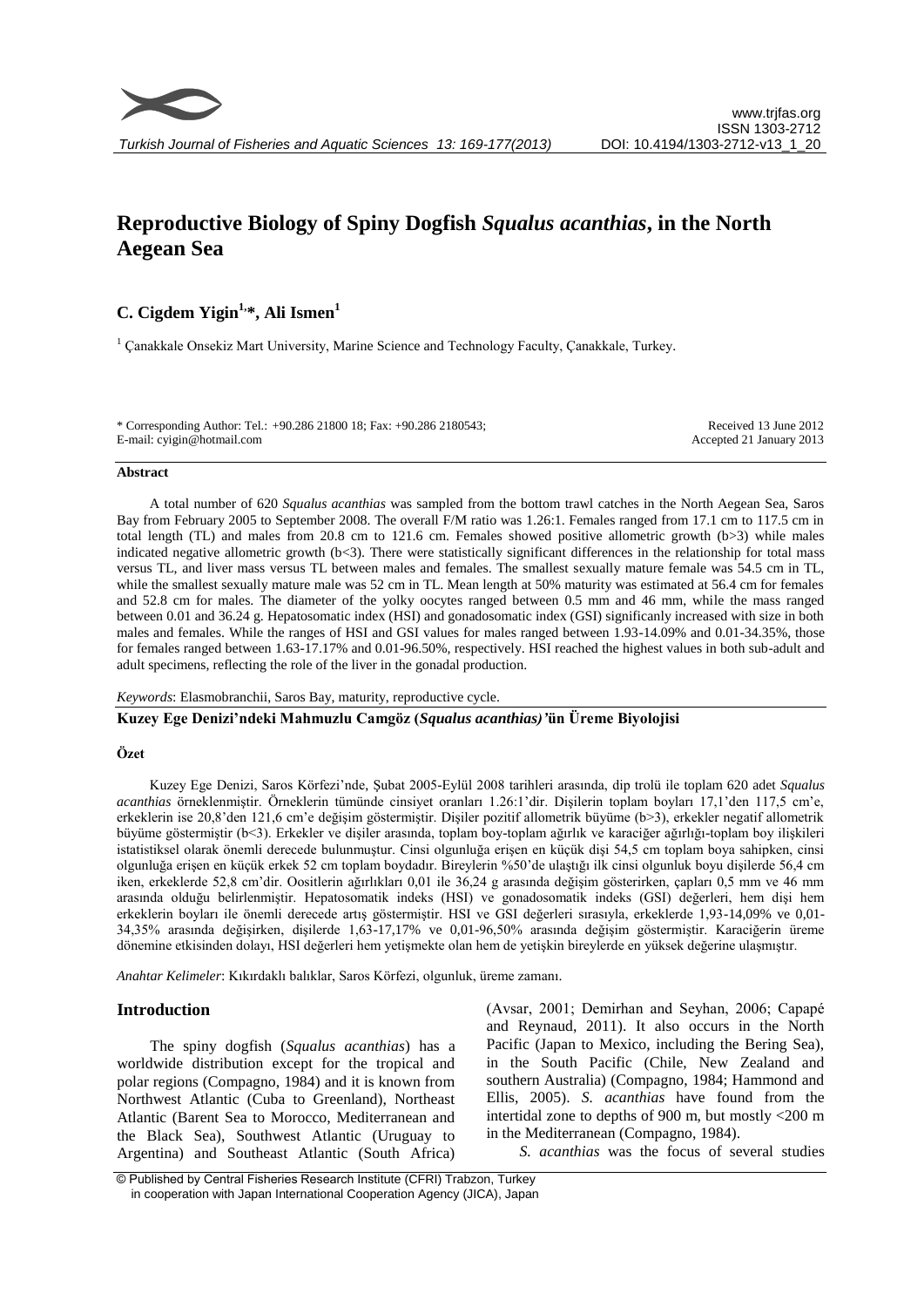concerning distribution, population, size-structure and reproductive biology for specimens from the Atlantic (Ketchen, 1972; Nammack *et al*., 1985; Saunders and McFarlane, 1993; Jones and Ugland, 2001; Cortès, 2002; Henderson *et al*., 2002; Hammond and Ellis, 2005) and the Pacific (Hanchet, 1988; McFarlane and King, 2003; Tribuzio *et al*., 2010; Orlov *et al*., 2011). Off the Mediterranean coast, Chatzispyrou and Megalofonou (2005) and Capapé and Reynaud (2011) were studied maturity, reproductive cycle and fecundity of *S. acanthias* in the eastern and northern regions. Avsar (2001), Düzgüneş *et al*. (2005) and Demirhan and Seyhan (2007) were examined population parameters, reproduction and embryonic growth of the specimens from the Eastern Black Sea.

The spiny dogfish is an extremely long-lived, slow-growing species whose reproductive capacity is limited by late maturity, long gestation period and low fecundity. It is reported to reach 160 cm in total length (TL) and 9100 g weight (Compagno, 1984; Chatzispyrou and Megalofonou, 2005). *S. acanthias* is an ovoviviparous species, where the embryos develop inside the uteri of their mother, in the absence of placenta (Wourms, 1977).

The large size of preovulatory follicles suggests lengthy vitellogenesis because the energy demands to develop such large oocytes are high. Many reproductive cycles are biennial or triennial (Carrier *et al*., 2010). Tanaka *et al*. (1990) suggested a 3.5 year gestation period for frilled shark *Chlamydoselachus anguineus* based on growth rates of embryos held in artificial conditions. Braccini, Gillanders and Walker (2006) demonstrated that *S. megalops* off Australia has an ovarian cycle and gestation period of two years. The results of Braccini, Gillanders and Walker (2006), as well as data from the shelf-occurring *S. acanthias* (Ketchen, 1972; Nammack *et al*., 1985;

Chatzispyrou and Megalofonou, 2005), suggest that many other squalids exhibit biennial reproductive cycles. Despite the knowledge obtained from the extensive studies on the species, limited information exists from the North Aegean Sea (Bilecenoglu *et al*., 2002; Filiz and Mater, 2002; Filiz and Bilge, 2004; Kabasakal and Kabasakal, 2004; Altuğ *et al*., 2007; Ismen *et al*., 2009) on the distribution and lengthweight relationships of the species, and no information from the Saros Bay.

The objective of the present study is to provide some basic biological information concerning reproduction of spiny dogfish from the North Aegean Sea and to compare the data with that available from other regions. The focus of the study are lengthweight relationships and size at first sexual maturity of the species. Two biological indices, the gonadosomatic index (GSI) and hepatosomatic index (HSI), were examined to test how they change during the year and the reproductive cycle.

#### **Materials and Methods**

A total of 620 spiny dogfish was obtained from commercial bottom trawls, between February 2005 and September 2008. Sampling was carried out in the Saros Bay, the North Aegean Sea in depths from 5 to 500 m (Figure 1). Trawl times lasted for approximately 30 minutes with trawl speeds averaging 2.5 knots.

Total length (TL, cm) of each specimen was measured to the nearest centimetre, from the tip of the snout to the tip of the upper lobe of the caudal fin. Total mass (TM, g) was measured to the nearest gram. Clasper length (CL, cm) was measured according to Collenot (1969), from the forward rim of pelvic girdle to tip of clasper. Oocytes and embryos were removed



**Figure 1.** Map of the study area; Saros Bay, in the North Aegean Sea.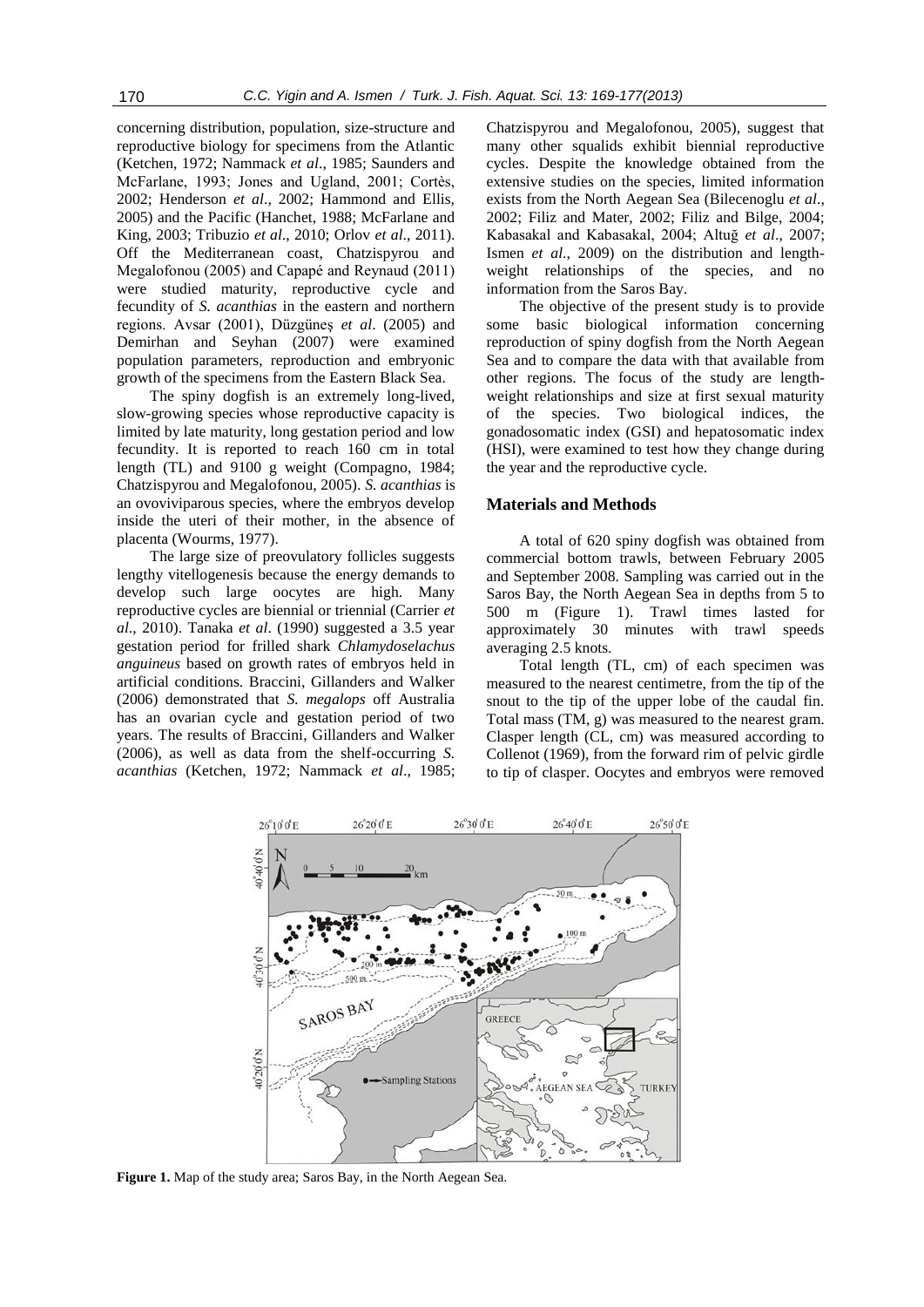from the ovaries and the uterus, respectively and then measured and weighed to the nearest gram. The length of individual embryos (TL<sub>e</sub>, cm) and diameter of eggs  $(D_0, cm)$  were measured to the nearest centimeter. The total mass of each embryos  $(M_e, g)$ and eggs  $(M_0, g)$  were weighed to the nearest 0.01 g.

The onset sexual maturity was determined in males from the condition and the length of claspers following Holden and Raitt (1974), Avsar (2001) and Capapé and Reynaud (2011). The claspers of juveniles are shorter than pelvic fin, flexible and not calcified; those of sub-adults are longer than pelvic fin, flexible but slightly calcified. In adults, claspers are elongated, longer than pelvic fins length, rigid and calcified. Size at sexual maturity was determined in females from the condition of ovaries and the morphology of the reproductive tract (Henderson *et al*., 2006). In both males and females, specimens were divided into three categories: juveniles, sub-adults and adults. Length at 50% maturity was determined by fitting maturity ogives. The percentages of mature individuals per length class (1 cm) were estimated for males and females. A logistic curve was fitted to the data and total length at which 50% of individuals are sexually mature was calculated (King, 1995) using the equation:  $P_i=1/[1+e^{(a+bL)}]$ , where  $P_i$  is the proportion of mature individuals in length class i and a and b are fitted parameters which can change during the life cycle. The mean length at sexual maturity was calculated as  $L_{50}=a/b$  (Kousteni and Megalogonou, 2011). The lower and upper limits of the 95% confidence intervals (CI) were calculated for each estimated parameter.

Liver and gonads were removed from the body cavity, along with the expanded uteri in the case of gravid females. The weight of the organs were measured to the nearest gram. Both the gonadosomatic index (GSI) and hepatosomatic index (HSI) were calculated to examine how they fluctuate during the year and reproductive cycle (Chatzispyrou and Megalofonou, 2005). HSI and GSI were calculated for both males and females, as HSI=(LM/TM)\*100, GSI=(GM/TM)\*100 where LM is liver mass in g and GM is gonad mass of fish in g

(Capapé and Reynaud, 2011). Variations in HSI and GSI related to size were considered in all categories of specimens in both sexes. Normality and homogeneity of variance of the variables were tested by the Shapiro-Wilk test and Levene's test, respectively. Test for significance  $(P<0.05)$  were performed by using one-way Anova for comparing HSI and GSI values between juveniles, sub-adults and adults. The Student's t-test was used for differences between embryos in the left and right uterus. Parameters of the TM-TL and LM-TL relationships were estimated by the least-squares method applied to the log-transformed data for male and females as log M=log a+b\*log L, where M= mass (g), L= length (cm),  $a=$  is the intercept, and  $b=$  is the slope of the linear regression. In the relationship mass versus total length and liver mass versus total length, comparisons of curves were carried out by analysis of covariance (Zar, 1999).

#### **Results**

#### **Length-weight Relationships**

A total of 620 (346 females and 274 males) spiny dogfish was sexed. The range of TL was from 17.1 cm to 117.5 cm (mean=52.6±7.9) for females and from 20.8 to 121.6 cm (mean=49.1 $\pm$ 6.8) for males. Total mass was found to vary between 20 and 7262 g (mean=848±48.8) in female spiny dogfish and between 36 and 5626 g (mean=582.9±35.2) in male.

The relationship between TL and total mass (TM), plotted in Figure 2, showed significant differences between males and females (F=26.41, P<0.05, df=1). The relationship between TL and liver mass (LM) differed significantly between males and females (F=15.62, P<0.05, df=1).

### **Reproduction of Male** *S. acanthias*

The observed juveniles ranged from 20.8 to 46.5 cm TL and weighed from 36 to 462.96 g. Testes and genital ducts were inconspicuously developed and thread-like. Juveniles were not recorded in April and



**Figure 2.** Relationships for total mass (TM) versus total length (TL) for male (A) and for female (B) *Squalus acanthias*.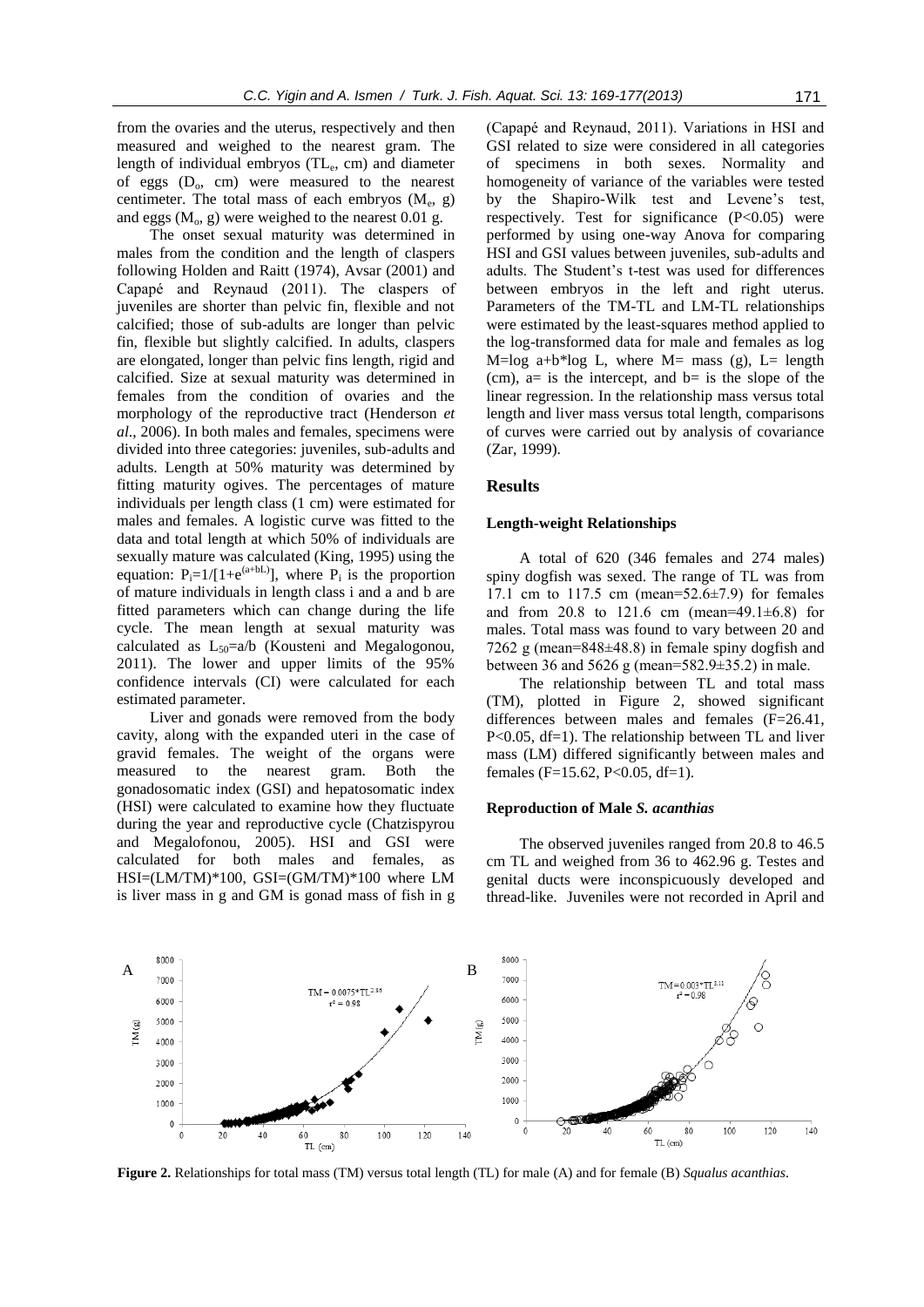August; in contrast, a peak of 23 specimens was observed in October. The observed sub-adults ranged between 44 and 57.8 cm TL, and the mass was between 320 and 770 g. During the sub-adult stage, the claspers developed, they were slightly longer than pelvic fins. The testes increased in mass, but had no spermatocysts externally visible; no sperm was observed in the seminal vesicles (Figure 3a, b). The genital duct was slightly convoluted anteriorly. Subadults were recorded in all months, with peak in October. During the adult stage, the claspers were elongated, calcified and rigid, and are slightly longer

than the pelvic fins. Testes were well-developed and exhibited spermatocysts externally visible. The genital duct was twisted and sperm occurred in seminal vesicles. Size at first maturity was recorded 52.8 cm (95% CI, 52.5-53.1 cm) for males (Figure 4). Adult males were collected throughout year, with a peak in October. The HSI of males showed high values in the the smallest specimens, and decreased from total length (Figure 5a). Then, HSI increased when males entered maturation stage and became subadults; HSI reached the highest values in adult specimens. However, significant differences in HSI



**Figure 3.** Clasper length (a) and testes mass (b) versus total length in male *Squalus acanthias*.



**Figure 4.** Maturity ogives (length at 50%) by sex of Spiny dogfish (*Squalus acanthias*) from the North Aegean Sea.



**Figure 5.** Variations in hepatosomatic index (HSI) (a) and gonadosomatic index (GSI) (b) versus total length in male *Squalus acanthias*.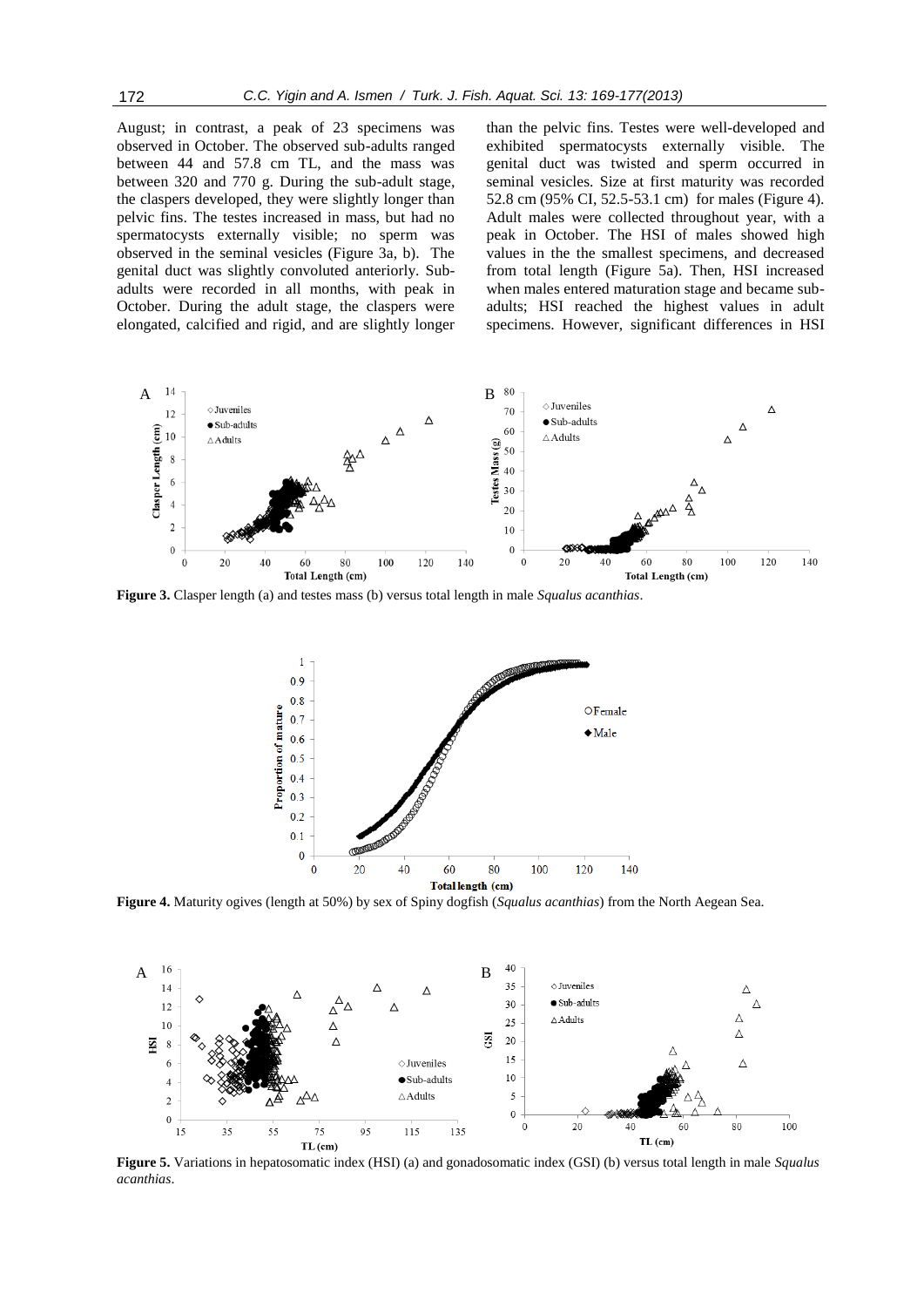values between juveniles and sub-adults (df=1,  $F=29.25$ ,  $P<0.05$ ) and between sub-adults and adults  $(df=1, F=0.18, P>0.05)$  did not appear differences among males. The male GSI values increased with TL of about 80 cm onward (Figure 5b); additionally, they showed significant differences between juveniles and sub-adults (df=1,  $F=60.67$ ,  $P<0.05$ ) and between subadults and adults (df=1,  $F=4.08$ ,  $P<0.05$ ).

#### **Reproduction of Female** *S. acanthias*

The observed juveniles ranged from 22.5 to 68.5 cm TL and weighed between 45.1 and 1279 g, had whitish and undeveloped ovaries, thread-like oviducts and inconspicuous oviducal glands. Captures occurred especially from January to December. The observed sub-adults ranged from 45 to 59.5 cm TL and weighed from 422 to 1020 g, exhibiting primarily white translucent follicles and a well-differentiated genital duct. The oviducal glands were visible and slightly rounded. Rare specimens were caught year round; in contrast a peak of captures was recorded in June. The adult females exhibited a single functional ovary containing batches of yolky oocytes and exhibited fully developed genital ducts. The oviducal glands were conspicuously rounded and the mass considerably increased in adults. The number of embryos varied between 1 and 9 per female. One female contained candles in May. This had 5 eggs that were mean 14 mm big and 4 embryo that was mean 43 mm long *S. acanthias* produces large yolky oocytes. Size at first maturity was recorded 56.4 cm (95% CI, 56.0-56.8 cm) TL were adult (Figure 4). In all, 101 adult females were collected, mostly in October and November.

Female HSI showed significant differences between juveniles and sub-adults  $(df=1, F=24.62,$ P<0.05) and between sub-adults and adults didn't appear differences (df=1, F=0.18, P>0.05) (Figure 6a). The female GSI values significant differences between juveniles and sub-adults (df=1, F=40.61,  $P<0.05$ ) and between sub-adults and adults (df=1, F=57.37, P<0.05) (Figure 6b).

A total of 480 embryos were obtained from *S. acanthias* individuals and the length range of embryos were measured between 4.3-22.3 cm. The length  $(TL_e)$ -mass  $(M_e)$  relationship was also studied for all embryos available. Differences were not statistically significant between embryos from the left and right uterus (P>0.05). Therefore, all data were combined. The relationship between egg diameter  $(D_0)$  and mass  $(M<sub>o</sub>)$  was also determined and it was found that eggs increase in weight exponentially (Figures 7a, b).

# **Discussion**

The present study reports for the first time basic information on the reproductive biology of the species *S. acanthias* from Saros Bay, in the North Aegean Sea. Previous reports on the maximum length of the



**Figure 6.** Variations in hepatosomatic index (HSI) (a) and gonadosomatic index (GSI) (b) versus total length in female *Squalus acanthias*.



**Figure 7.** Diameter-weight relationship of ovarian eggs (a) and length-weight relationship of embryos of *S.acanthias* (b).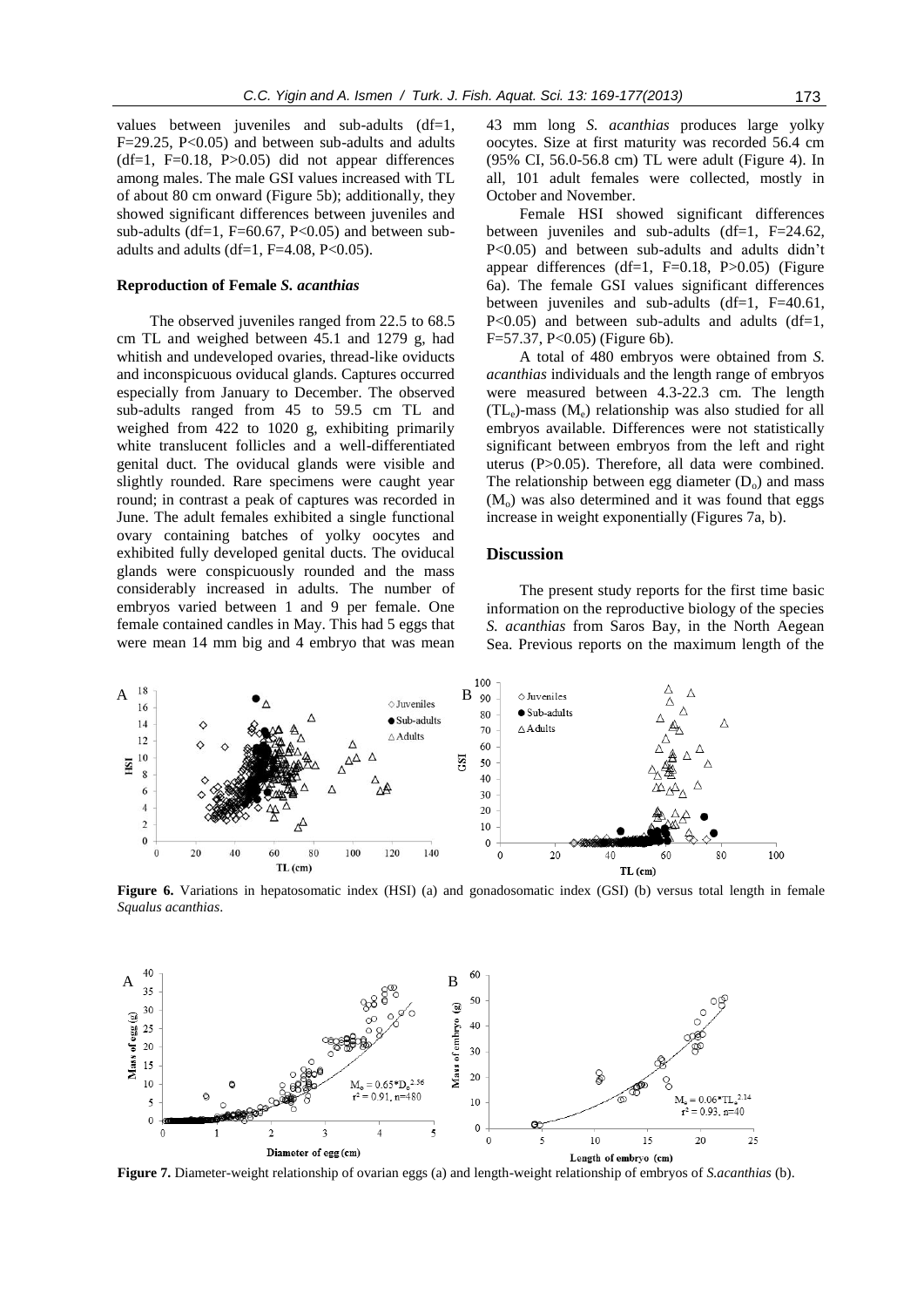spiny dogfish is the similar with the sizes recorded in the present study. The maximum length recorded in the Atlantic Ocean was 110 cm (Jones and Ugland, 2001), whereas in the Pacific it was 130 cm (Saunders and McFarlane, 1993) and in the South-eastern Black Sea it was 136 cm (Avsar, 2001). Compagno (1984) expressed that *S. acanthias* grows up to 160 cm, while Fischer *et al*. (1987) reported a maximum length of 200 cm in the Mediterranean Sea. In our study, the highest values of fish sampled in the North Aegean Sea were 121.6 cm its capture depths between 206- 384 m for males and 117.5 cm its capture depths between 263-304 m for females. Capture depth of spiny dogfish differed from regions due to specific environmental characteristics of the area (Capapé and Reynaud, 2011). *S. acanthias* is known to be a highly migratory species that swims towards deeper waters as it grows or migrates offshore when mating occurs (Jones and Ugland, 2001). Mean length in females was found to be greater than that in males probably due to the fact that different sizes and sex occupy different depths of the water column. Chatzispyrou and Megalofonou (2005) noted the occurrence of capture in depths between 350-418 m in the eastern Mediterranean and found that similar results of size differences between females and males.

The relationships of TL-TM for females and males were significantly different. The functional regression b-values for females and males were 3.11 and 2.86; correlation coefficients 0.977 and 0.976, respectively. The confidence intervals for the b-values of males (2.80-2.91) and females (3.06-3.16) mean that the body shape of the females show positive allometric growth characteristics and the males display negative allometric growth (Figure 2a, b). Similar results were found by Avsar (2001) in the South-eastern Black Sea, Chatzispyrou and

Megalofonou (2005) in the eastern Mediterranean Sea, Demirhan and Seyhan (2007) in the southern Black Sea. Filiz and Mater (2002) found that b-values for females and males were 2.78 and 3.18 for the Northern Aegean population which not coincide with the our findings. This differences may be due to differences in sampling times and size distribution.

Size at first maturity was recorded 56.4 for females and 52.8 for males. Size at sexual maturity is relatively well known, the available data on maturity sizes reported in Table 1 for *S. acanthias*. The difference between at first maturity for the spiny dogfish in the present study and other studies may be caused by the difference in regions of these studies and therefore different geographical distributions and environmental conditions, growth characteristics, also differences exploitation and abundance for each stock (Avsar, 2001; Ismen, 2003; Yigin and Ismen, 2012). However, the spiny dogfish from the eastern Mediterranean Sea (Chatzispyrou and Megalofonou, 2005) matures earlier than spiny dogfish from the Saros Bay, the North Aegean Sea.

In spiny dogfish, it clearly appeared that vitellogenesis continued with embryonic development and could explain why the relationship of liver mass versus total mass also showed significant differences between males and females. Also, statistically significant differences were found in mean GSI and HSI values in both sexes from one stage of maturity to the next. Eventually, it suggests that liver is a key organ in reproduction, especially in the case of females because it is involved in yolk production through production of vitellogenin (Koob and Callard, 1999; Lucifora *et al*., 2002; Kousteni and Megalogonou, 2011). Generally, the liver is larger in females than in males which may be related to the increased energy expenditure during vitellogenesis,

| $TL_{50}$ (cm) | Sex          | Region                    | Author                             |
|----------------|--------------|---------------------------|------------------------------------|
| 75             | F            | Southwest Ireland         | Marques da Silva and Ross, 1993    |
| 92             | F            | Northeast Pacific         | Marques da Silva and Ross, 1993    |
| 74-88          | F            | Northwest Atlantic        | Saunders and McFarlane, 1993       |
| 73-95          | F            | Northeast Atlantic        | Saunders and McFarlane, 1993       |
| 76-85          | F            | USA, Northeast coast      | Saunders and McFarlane, 1993       |
| 71-93          | F            | Scottish Norwegian Stock  | Saunders and McFarlane, 1993       |
| 59             | M            | Australia                 | Last and Stevens, 1994             |
| 77             | F            | Swedish waters            | Stenberg, 2005                     |
| 59.5           | M            | USA, Northeast coast      | He and Stewart, 2001               |
| 82             | M            | Southeastern Black Sea    | Avsar, 2001                        |
| 88             | F            |                           |                                    |
| 57.5           | M            | West coast of Ireland     | Henderson et al., 2002             |
| 78.2           | $\mathbf{F}$ |                           |                                    |
| 55             | M            | Northeast Atlantic        | Pawson and Ellis, 2005             |
| 69-73          | F            |                           |                                    |
| 47             | M            | Eastern Mediterranean Sea | Chatzispyrou and Megalofonou, 2005 |
| 51.8           | F            |                           |                                    |
| 63.5-70        | М            | Languedocian coast,       | Capapé and Reynaud, 2011           |
| 86-88          | F            | Southern France,          |                                    |
|                |              | Northern Mediterranean    |                                    |

**Table 1.** Size at maturity of *S. acanthias* obtained by other authors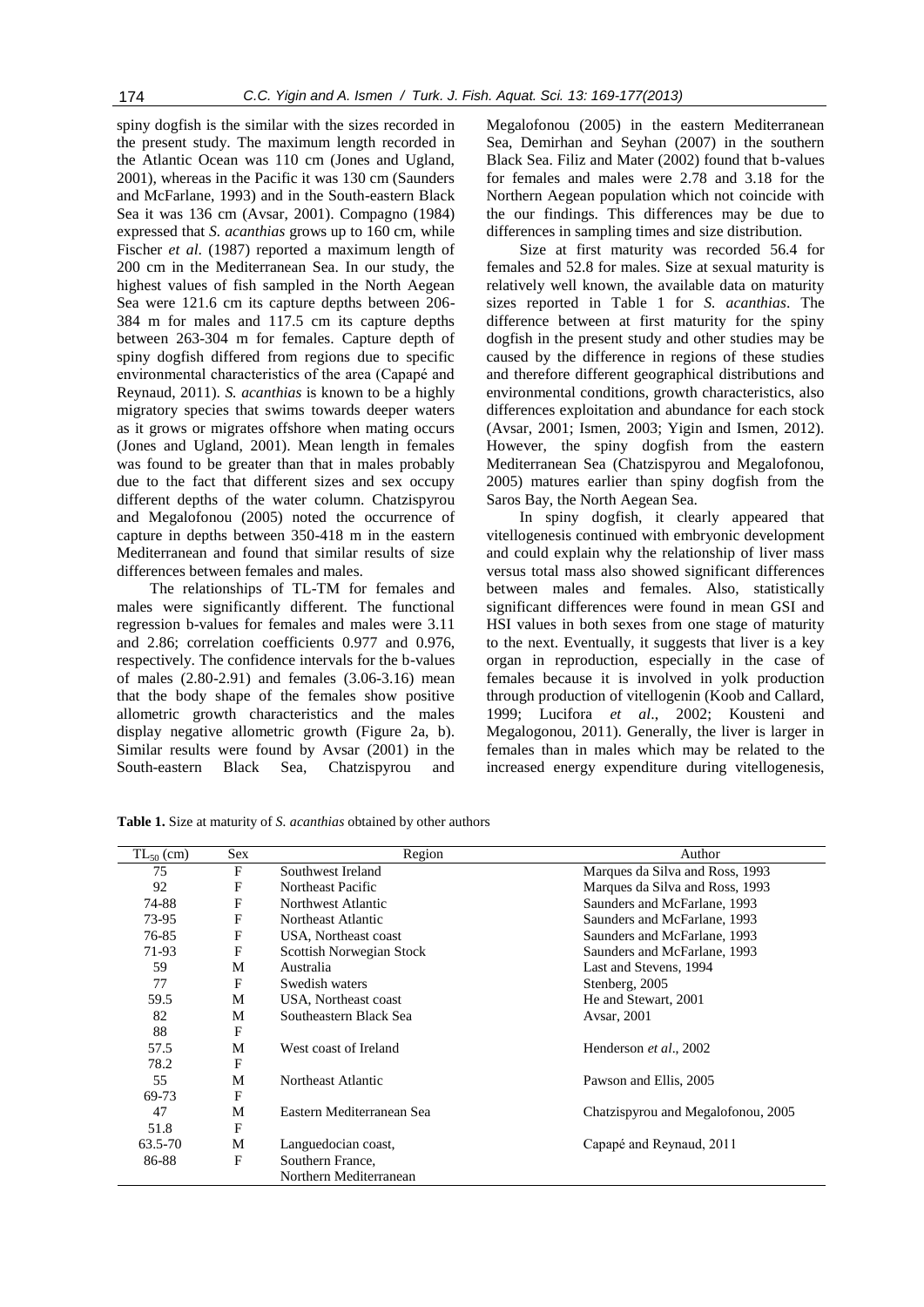oocyte maturation and gestation; females store large quantities of lipids in the liver during the reproductive cycle (Lucifora *et al*., 2005; Capapé and Reynaud, 2011).

The largest yolky oocyte recorded in the eastern Mediterranean had 5.1 cm in diameter and weighed 29.32 g (Chatzispyrou and Megalofonou, 2005). Capapé and Reynaud (2011) recorded from 4.3 to 4.7 cm in diameter, and weighing from 29.5 to 37.4 g in fully yolked oocytes of spiny dogfish caught off the Languedocian coast. In this study, the largest yolky oocytes had 4.6 cm in diameter and weighed 36.24 g (Figure 7a). Intraspecific variations didn't appear in diameter and mass of yolky oocytes of female *S. acanthias* according to region (Capapé and Reynaud, 2011).

Shark species displaying an annual reproductive cycle assume concomitantly vitellogenesis and embryonic development (Capapé *et al*., 2006). Embryos developed in uteri, a crop of fully yolked oocytes was enlarging and receiving yolk in the ovary, and soon after parturition, the female ovulated and conceived again (Capapé and Reynaud, 2011). The results obtained on the breeding cycle of *S. acanthias* need to be interpreted carefully, since there is no information about the gestation period of the spiny dogfish in the Saros Bay, the North Aegean Sea, nor for the parturition-fertilization interval. Capapé and Reynaud (2011) reported that near-term females had observed throughout the year suggests that the length of the breeding cycle of spiny dogfish was not clearly delineated from the northern Mediterranean. Ford (1921) noted that embryos ready for birth remained in the uterus for an extended period of time; it could explain that females occurred in different months of the year. Compagno (1984) reported that spiny dogfish had a 22 month gestation period. Henderson *et al*. (2002), nevertheless a wider range of gestation from 18 to 24 months and more, could be considered. Eventually, the present study indicated that the spiny dogfish in the Saros Bay, the North Aegean Sea reaches smaller sizes than spiny dogfish in other areas. However, prior reported estimates of body size at sexual maturity for spiny dogfish in the Eastern Mediterranean Sea were slightly larger compared with ours (Table 1).

In order to defined the reproductive biology of *S. acanthias* in the North Aegean Sea, further investigation must take place on the biology of the species by using the first results recorded and presented in this study. Also, these findings increase the life history data available for *S. acanthias* and form a valuable contribution to the implementation of basic management measures to ensure the sustainability of catches of this by-catch species.

# **Acknowledgement**

We are grateful to the fishermen for all their support onboard their fishing vessel 'Sahin Reis' and Esra Kökten, Dilek Kahraman and Sevdan Yilmaz the graduate degree students at the Fisheries Faculty, Çanakkale Onsekiz Mart University who collaborated with sampling and measuring. This research was supported by the TUBITAK Research Project 106Y035.

# **References**

- Altuğ, G., Aktan-Turan, Y., Oral, M., Topaloğlu, B., Dede, A., Keskin, Ç., İşinibilir, M., Çiftçi, P.S. and Tonay, A.M. 2007. Kuzey Ege ve Güney Marmara Denizi biyolojik çeşitliliğinin fiziksel, kimyasal ve biyolojik verilerle değerlendirilmesi. The Scientific and Technological Research Council of Turkey, TÜBİTAK Project Number: 105Y039, 143 pp.
- Avsar, D. 2001. Age, growth, reproduction and feeding of the spurdog (*Squalus acanthias* Linnaeus, 1758) in the South-eastern Black Sea. Estuarine, Coastal and Shelf Science, 52: 269-278. doi: 10.1006/ecss.2000.0749.
- Bilecenoglu, M., Taskavak, E., Mater, S. and Kaya, M. 2002. Checklist of the marine fishes of Turkey. Zootaxa, 113: 1-194.
- Braccini, J.M., Gillanders, B.M. and Walker, T.I. 2006. Determining reproductive parameters for population assessments of chondrichthyan species with asynchronous ovulation and parturition: piked spurdog (*Squalus megalops*) as a case study. Marine and Freshwater Research, 57(1): 105-119.
- Capapé, C., Diatta, Y., Diop, M., Guélorget, O., Vergne, Y. and Quignard, J.P. 2006. The reproductive biology of the milk shark, *Rhizoprionodon acutus* (Rüppell, 1837) (Chondrichthyes: Carcharhinidae) from the coast of Senegal (Eastern Tropical Atlantic). Acta Adriatica 47: 111-126. Udc: 597.33: 591.16 (261-15).
- Capapé, C. and Reynaud, C. 2011. Maturity, reproductive cycle and fecundity of the spiny dogfish *Squalus acanthias* (Chondrichthyes: Squalidae) off the Languedocian coast (southern France, northern Mediterranean). Journal of the Marine Biological Association of the United Kingdom, 91(8): 1627- 1635. doi:10.1017/S0025315411000270.
- Carrier, J.C., Musick, J.A. and Heithaus, M.R. 2010. Sharks and Their Relatives II-Biodiversity, Adaptive Physiology and Conservation. CRC Press, Boca Raton, 713 pp.
- Chatzispyrou, A. and Megalofonou, P. 2005. Sexual maturity, fecundity and embryonic development of the spiny dogfish, *Squalus acanthias*, in the eastern Mediterranean Sea. Journal of the Marine Biological Association of the United Kingdom, 85: 1155-1161. doi: 10.1017/S0025315405012233.
- Collenot, G. 1969. Etude biométrique de la croissance relative des ptérygopodes chez la rousette *Scyliorhinus canicula* L. Cahiers de Biologie Marine, 10: 309-329.
- Compagno, L.J.V. 1984. FAO species catalogue. Vol. 4. Sharks of the world: an annotated and illustrated catalogue of shark species known to date. Part I. Hexanchiformes to Lamniformes. FAO Fisheries Synopsis (125), 4(1): 111-113.
- Cortès, E. 2002. Incorporation of uncertainty into demographic modelling: application to shark populations and their conservation. Conservation Biology, 16: 1048-1062. doi: 10.1046/j.1523-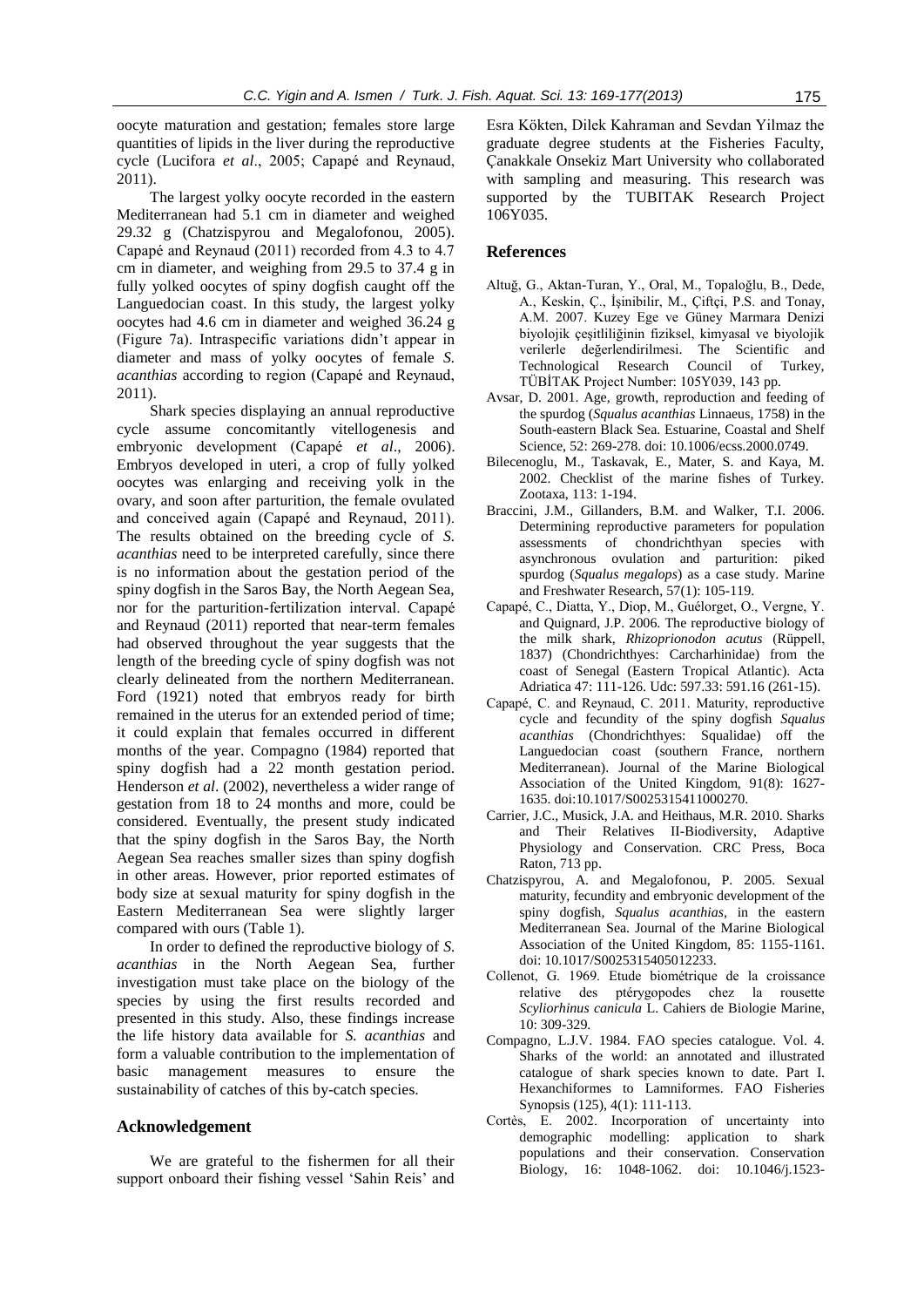1739.2002.00423.x.

- Demirhan, S.A. and Seyhan, K. 2006. Seasonality of reproduction and embryonic growth of spiny dogfish (*Squalus acanthias* L., 1758) in the eastern Black Sea. Turkish Journal of Zoology, 30: 433-443.
- Demirhan, S.A. and Seyhan, K. 2007. Life history of spiny dogfish, *Squalus acanthias* (L. 1758) in the southern Black Sea. Fisheries Research, 85: 210-216. doi: 10.1016/j.fishres.2007.02.009.
- Düzgüneş, E., Okumus, I., Feyzioglu, M. and Sivri, N. 2005. Population parameters of spiny dogfish, *Squalus acanthias* from the Turkish Black Sea Coast and its commercial exploitation in Turkey. In: N. Basusta, Ç. Keskin, F. Serena, B. Seret, (Eds.), the Proceedings of the International Workshop on Mediterranean Cartilaginous Fish with Emphasis on Southern and Eastern Mediterranean. Istanbul: 1-9.
- Filiz, H. and Mater, S. 2002. A preliminary study on length–weight relationships for seven elasmobranch species from North Aegean Sea, Turkey. E.U. Journal of Fisheries Aquatic Sciences, 19: 401–409.
- Filiz, H. and Bilge, G. 2004. Length-weight relationships of 24 fish species from the North Aegean Sea, Turkey. Short communication, Journal of Applied Ichthyology, 20: 431-432. doi: 10.1111/j.1439-0426. 2004.00582.x.
- Fischer, W., Bauchot, M.L., Schneider, M. 1987. Fiches FAO d'identification des espèces pour les besoins de la pêche (Revision 1). Méditerranée et mer Noire. Zone de pêche, Vertèbres, FAO, Rome, 37(II): 761- 1530.
- Ford, E. 1921. A contribution to our knowledge of the life histories of the dogfishes landed at Plymouth. Journal of the Marine Biological Association of the United Kingdom, 12: 577-643.
- Hammond, T.R. and Ellis, J.R. 2005. Bayesian assessment of North-east Atlantic spurdog using a stock production model, with prior for intrinsic population growth rate set by demographic methods. Journal of Northwest Atlantic Fishery Science, 35: 299-308. doi:10.2960/J.v35.m486.
- Hanchet, S. 1988. Reproductive biology of *Squalus acanthias* from the east coast, South Island, New Zealand. New Zealand Journal of Marine and Freshwater Research, 22: 537-549. doi: 10.1080/00288330.1988.9516324.
- He, J.X. and Stewart, D.J. 2001. Age and size at first reproduction of fishes: predictive models based on growth trajectories. Ecology, 82: 784-792.
- Henderson, C.A., Flannery, K. and Dunne, J. 2002. Growth and reproduction in spiny dogfish *Squalus acanthias* L. (Elasmobranchii: Squalidae), from the west coast of Ireland. Sarsia, 87: 350-361. doi: 10.1080/0036482021000155805.
- Henderson, C.A., McIlwain, J.L., Al-Oufi, H.S. and Ambu-Ali, A. 2006. Reproductive biology of the milk shark *Rhizoprionodon acutus* and the bigeye houndshark *Iago omanenis* in the coastal waters of Oman. Journal of Fish Biology, 68: 1662-1678. doi: 10.1111/j.1095- 8649.2006.01011.x.
- Holden, M.J. and Raitt, D.F.S. 1974. Manual of fisheries science. Part: 2: methods of resource investigation and their application. FAO Fisheries Technical Report, 115: Rev. 1., Rome, 214 pp.
- Ismen, A. 2003. Age, growth, reproduction and food of common stingray (*Dasyatis pastinaca* L., 1758) in

Iskenderun Bay, the eastern Mediterranean. Fisheries Research, 60: 169-176. doi: 10.1016/S0165- 7836(02)00058-9.

- Ismen, A., Yigin, C.C., Altinagac, U. and Ayaz, A. 2009. Length-weight relationships for ten shark species from Saros Bay (North Aegean Sea). Journal of Applied Ichthyology, 25(1): 109-112. doi: 10.1111/j.1439-0426.2009.01263.x.
- Jones, T.S. and Ugland, K.I. 2001. Reproduction of female spiny dogfish, *Squalus acanthias*, in the Oslofjord. Fishery Bulletin, 99: 685-690.
- Kabasakal, H. and Kabasakal, E. 2004. Sharks captured by commercial fishing vessels off the coast of Turkey in the northern Aegean Sea. Annales, Series Historia Naturalis, 14(2): 171-178.
- Ketchen, K.S. 1972. Size of maturity, fecundity, and embryonic growth of the spiny dogfish (*Squalus acanthias*) in British Columbia waters. Journal of the Fisheries Research Board of Canada, 39: 1717-1723.
- King, M. 1995. Fisheries Biology, Assessment and Management. Fishing New Books, London, 342 pp.
- Koob, T.J. and Callard, I.P. 1999. Reproductive endocrinology of female elasmobranchs: lessons from the little skate (*Raja erinacea*) and spiny dogfish (*Squalus acanthias*). Journal of Experimental Zoology, 284: 557-574. doi: 10.1002/(SICI)1097- 010X(19991001).
- Kousteni, V. and Megalogonou, P. 2011. Reproductive biology and embryonic development of *Squalus blainvillei* in the eastern Mediterranean Sea. Scientia Marina, 75(2): 237-249. doi: 10- 3989/scimar.2011.75n2237.
- Last, P.R. and Stevens, J.D. 1994. Sharks and rays of Australia. CSIRO, Australia. 513 pp.
- Lucifora, L.O., Menni, R.C. and Escalante, A.H. 2002. Reproductive ecology and abundance of the sand tiger shark, *Carcharias taurus*, from the southwestern Atlantic. ICES Journal of Marine Science, 59: 553- 561. doi: 10.1006/jmsc.2002.1183.
- Lucifora, L.O., Menni, R.C. and Escalante, A.H. 2005. Reproduction, abundance and feeding habits of the broadnose sevengill shark Notorhynchus *cepedianus* in north Patagonia. Marine Ecology Progress Series, 289: 237-244.
- Marques da Silva, H. and Ross, M.R. 1993. Reproductive strategies of spiny dogfish, *Squalus acanthias*, in the NW Atlantic. ICES: C.M. G(51): 18 p.
- McFarlane, G.A. and King, J.R. 2003. Migration patterns of spiny dogfish (*Squalus acanthias*) in the North Pacific Ocean. Fishery Bulletin, 100: 358-367.
- Nammack, M.F., Musick, J.A. and Colvocoresses, T.A. 1985. Life history of the spiny dogfish off the northeastern United States. Transactions of the American Fisheries Society, 114: 367-376. doi: 10.1577/1548-8659(1985)114<367:lhosdo>2.0. CO;2.
- Orlov, A.M., Kulish, E.F., Mukhametov, I.N. and Shubin, O.A. 2011. Age and Growth of Spiny Dogfish *Squalus acanthias* (Squalidae, Chondrichthyes) in Pacific Waters off the Kuril Islands. Journal of Ichthyology, 51(1): 42-55. doi: 10.1134/S0032945210061049.
- Pawson, M.G. and Ellis, J.R. 2005. Stock identity of elasmobranchs in the northeast Atlantic in relation to assessment and management. Journal of Northwest Atlantic Fisheries Science, 35: 173-193. doi: 10.2960/J.v35.m480.